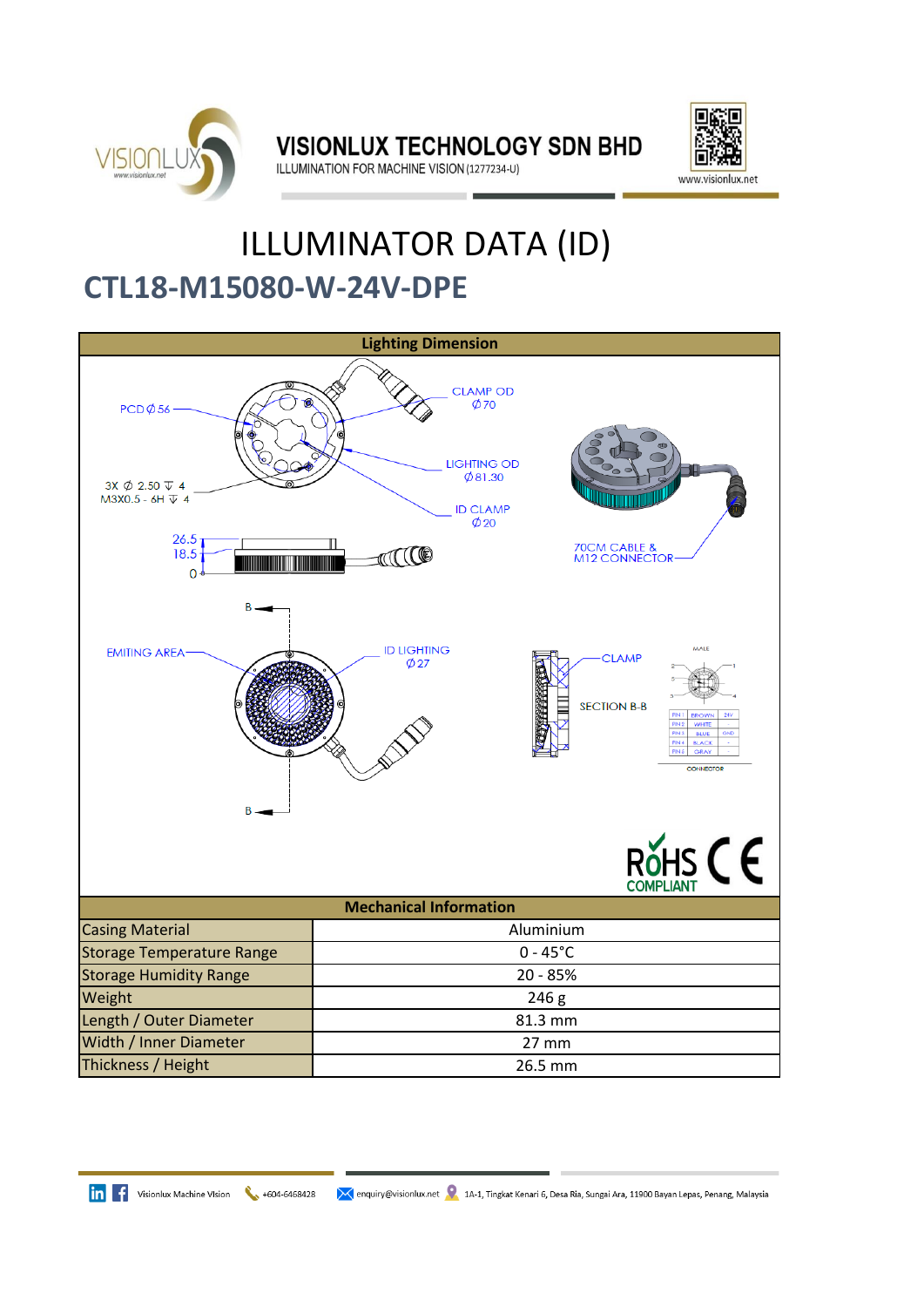

VISIONLUX TECHNOLOGY SDN BHD



ILLUMINATION FOR MACHINE VISION (1277234-U)

## **CTL18-M15080-W-24V-DPE** ILLUMINATOR DATA (ID)

| <b>Lighting Information</b>     |                                 |                |           |          |       |       |
|---------------------------------|---------------------------------|----------------|-----------|----------|-------|-------|
| <b>Part Number</b>              | CTL18-M15080-W-24V-DPE          |                |           |          |       |       |
| <b>LED Color</b>                | <b>WHITE</b>                    |                |           |          |       |       |
| Wavelength                      | *Refer Chromaticity Table below |                |           |          |       |       |
| <b>Working Distance</b>         | 63 mm                           | 83 mm          | 105 mm    |          |       |       |
| Intensity (±15%)                | 16980 lux                       |                | 11880 lux | 8860 lux |       |       |
| Illumination (number of row)    | 4                               |                |           |          |       |       |
| <b>Illumination Active Area</b> | Active Length / Outer Dia.      | 65 mm          |           |          |       |       |
|                                 | Active Width / Inner Dia.       |                |           | 31.4 mm  |       |       |
| <b>Emission angle</b>           | $15^\circ$                      |                |           |          |       |       |
| Eye Safety Class (IEC62471)     | <b>EXEMPT</b>                   |                |           |          |       |       |
| <b>Chromaticity Table</b>       | 0.287<br>X<br>0.296             | 0.307<br>0.311 | 0.311     | 0.307    | 0.33  | 0.33  |
| For White colour only           | 0.276<br>0.295                  | 0.315<br>0.294 | 0.294     | 0.315    | 0.339 | 0.318 |

| <b>Electrical Information</b> |                  |  |  |
|-------------------------------|------------------|--|--|
| <b>Rated Constant Voltage</b> | $24 V \pm 2%$    |  |  |
| <b>Rated Constant Current</b> | 264 mA           |  |  |
| <b>Power Consumption</b>      | 6.336 W          |  |  |
| Casing temperature,           | $52.4^{\circ}$ C |  |  |
| After 60 minutes operation    |                  |  |  |

| <b>Strobe Mode Specification</b> |             |  |              |
|----------------------------------|-------------|--|--------------|
| *Normal Strobe Voltage           | 24 V        |  |              |
| *Normal Strobe Current           | 264 mA      |  |              |
| Overdrive Voltage Range          | Min: 36 V   |  | Max: 48 V    |
| <b>Overdrive Current Range</b>   | Min: 731 mA |  | Max: 1202 mA |
| <b>Recommended Overdrive</b>     | 36 V        |  |              |
| Voltage                          |             |  |              |
| **Max. Trigger Pulse Duration    | 10 msec     |  |              |
| **Max. Duty Cycle                | 10%         |  |              |

\*Normal strobe means the lighting is operated using the rated power. Overdrive means the power supplied to the lighting exceeded the rated power.

\*\*Overdrive condition must not exceed the max. trigger pulse duration and max. duty cycle.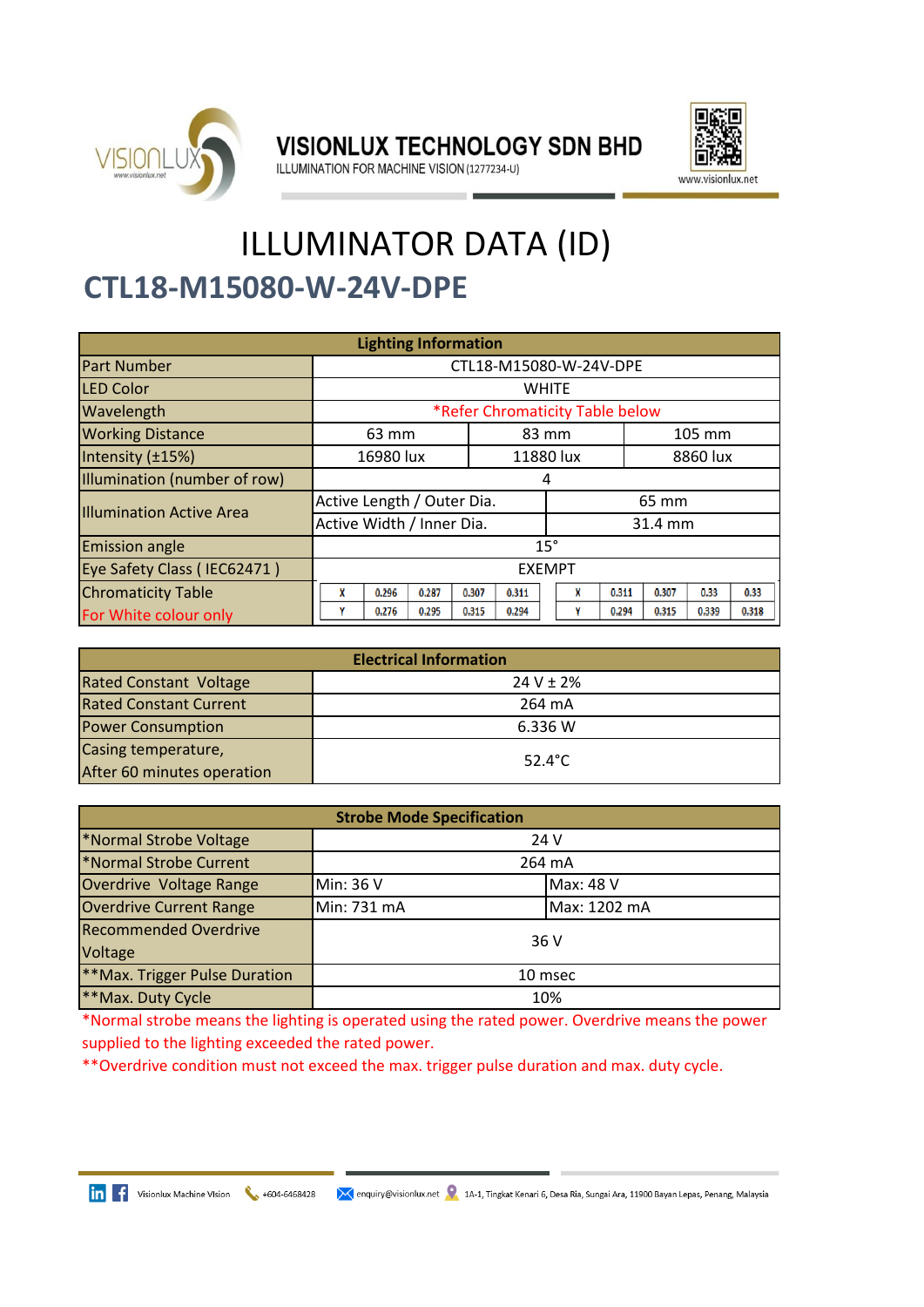

**VISIONLUX TECHNOLOGY SDN BHD** 



ILLUMINATION FOR MACHINE VISION (1277234-U)

## ILLUMINATOR DATA (ID) **CTL18-M15080-W-24V-DPE**

| <b>Connection Information</b>   |                            |              |              |  |
|---------------------------------|----------------------------|--------------|--------------|--|
| <b>Connector Type (Default)</b> | M12 5 PIN CONNECTOR (MALE) |              |              |  |
| Cable Length                    | 70 cm                      |              |              |  |
| <b>Pin Configuration</b>        | Pin                        | Cable Colour |              |  |
|                                 |                            | 24 V         | <b>BROWN</b> |  |
|                                 | 2                          |              | <b>WHITE</b> |  |
|                                 | 3                          | <b>GND</b>   | <b>BLUE</b>  |  |
|                                 | 4                          |              | <b>BLACK</b> |  |
|                                 | 5                          |              | <b>GRAY</b>  |  |
|                                 | 5<br>з<br>4                |              |              |  |

| <b>Additional Information</b>                                                            |                                                       |  |  |
|------------------------------------------------------------------------------------------|-------------------------------------------------------|--|--|
| <b>Additional Cooling Method</b><br>Attached to machine part for better heat dissipation |                                                       |  |  |
| <b>Intensity Controller Selection</b>                                                    | LC-18-4CH-A1, LC-18-KP1, SDA, SD, ST, ANG, SDP Series |  |  |
| <b>CE Conformity</b>                                                                     | YES                                                   |  |  |
| <b>RoHS Compliance</b>                                                                   | YFS                                                   |  |  |

| <b>Extension Cable</b>                                                           |                              |  |  |
|----------------------------------------------------------------------------------|------------------------------|--|--|
| Connector Type (default)                                                         | M12 5 PIN CONNECTOR (FEMALE) |  |  |
| <b>Part Number</b>                                                               | EXT-FL-M12F-3M-24V           |  |  |
| Cable Length (out from female<br>connector)                                      | 3000 mm                      |  |  |
| <b>Extension Cable</b><br>(connect to M12 5 Pin Male<br>Connector from lighting) |                              |  |  |

| <b>Application</b>                            |                                                                  |  |  |
|-----------------------------------------------|------------------------------------------------------------------|--|--|
| <b>Illumination Type</b><br>Direct Ring Light |                                                                  |  |  |
| <b>Application Use</b>                        | Substrate Inspection, Label Inspection, Flat Surface Inspection, |  |  |
|                                               | <b>Fiducial Recognition</b>                                      |  |  |